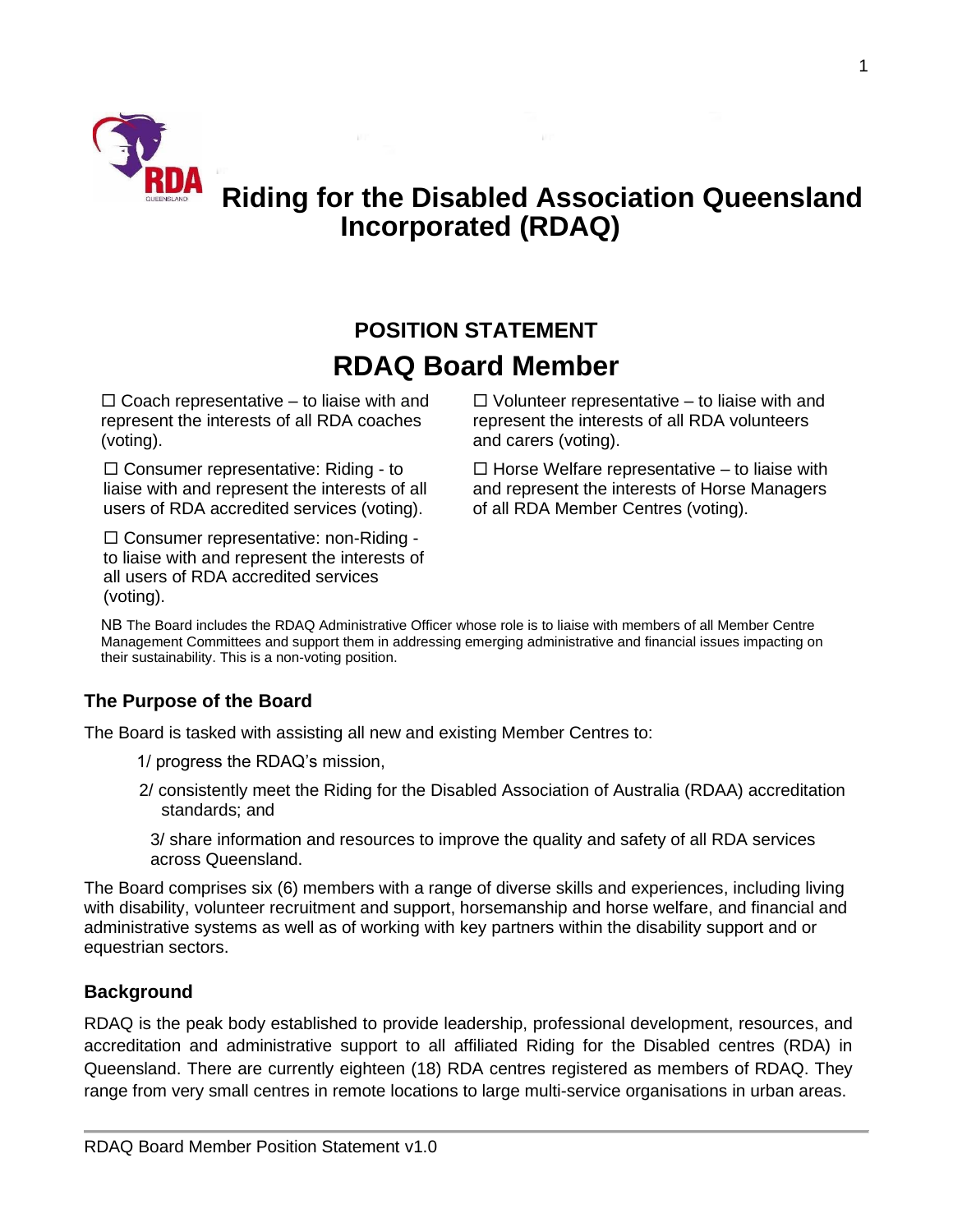RDAQ's mission is to: '*To enable people with disabilities and volunteers throughout Queensland to experience enjoyment, challenge, and a sense of achievement through participation in therapeutic, sporting, recreational and educational equestrian activities to improve their quality of life, attain personal goals, and develop life skills'*.

The RDAQ Board is supported by a full-time RDAQ Administrative Officer, and small part-time administrative team, to meet all financial, administrative, and legal requirements of the *Queensland Associations Incorporations and Other Amendments Act 2020* and the *Financial & Performance Management Standards 2019*. All voting positions on the Board are held on a voluntary basis and are elected at an Annual General Meeting. The Board Chair is elected at the first meeting of the calendar year and will be appointed initially for one year.

**Mandatory:** All members of the Board must be a financial member of a registered Member Centre.

## **Key Responsibilities of All Board Members:**

- ❖ Operate in accordance with the Rules of Association as detailed in the RDAQ Constitution.
- ❖ Represent the interests of all members of the Association in meetings of the Board and with community leaders.
- ❖ Identify and nurture opportunities to establish collaborative partnerships among member centres and with key agencies and groups.
- ❖ Consult regularly with representatives from all member centres throughout Queensland to ensure the Board remains informed about major achievements of individual centres and or emerging issues that may impact negatively on the Association.
- ❖ Support the member centres to develop and implement modern and effective administration, management and financial practices designed to support the consistent delivery of the RDAQ Mission and sustainability of the Association.
- ❖ Support the member centres to meet the RDAA accreditation standards and legal requirements of the *Queensland Associations Incorporations and Other Amendments Act 2020* and the *Financial & Performance Management Standards 2019*.
- ❖ Facilitate ongoing collaboration and information sharing among member centres to promote the development and adoption of innovative practices and or resources.
- ❖ Maintain an understanding of contemporary best-practice in the delivery of equestrianbased activities to people living with disabilities in Queensland.

## ❖ **Skills and Experience**

- 1. High level of knowledge and experience in the primary area of focus of the position on the Board, for example volunteering, horse management, coaching.
- 2. Sound understanding, or ability to rapidly acquire understanding, of the challenges facing many people living with disabilities in Queensland and the role RDA centres can play in enriching their lives.
- 3. Good leadership and people management skills including the ability to work closely with people from a range of professional and cultural backgrounds.